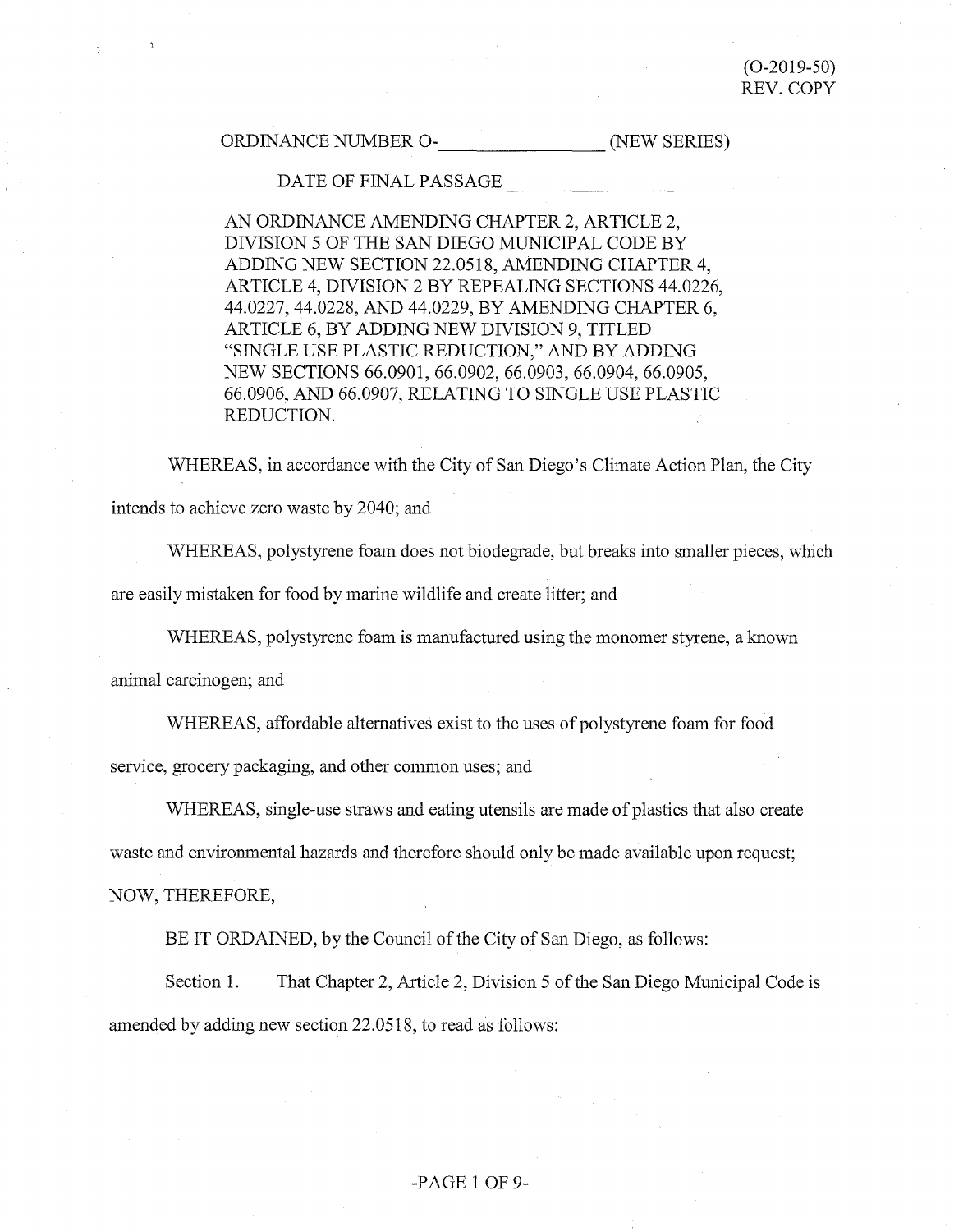# **§22.0518 Purchase of Polystrene Foam Food Service Ware**

City departments shall not purchase or acquire food service ware made, in whole or in part, from polystyrene foam. Food service ware and polystyrene foam have the same meaning as in San Diego Municipal Code section 66.0901.

Section 2. That Chapter 4, Article 4, Division 2 of the San Diego Municipal Code is amended by repealing sections 44.0226, 44.0227, 44.0228, and 44.0229.

Section 3. That Chapter 6, Article 6, of the San Diego Municipal Code is amended by adding new Division 9, titled "Single Use Plastic Reduction," and by adding new sections 66.0901, 66.0902, 66.0903, 66.0904, 66.0905, 66.0906, and 66.0907, to read as follows:

### **Division: 9 Single Use Plastic Reduction**

#### **§66.0901** . **Definitions**

For purposes of this Division, the following definitions apply. Words defined in this Division appear in text in italics.

*City facility* means any building, structure, park, beach, or vehicle owned or operated by the City of San Diego.

*Director* means the Director of the Enviromnental Services Department or successor department, or designee.

*Distribute* means to provide or offer to provide an item, either as a separate transaction or as part of a transaction for another item, regardless of whether compensation is received.

*Egg carton* means a container commonly used to package eggs sold to retail consumers.

# -PAGE 2 OF 9-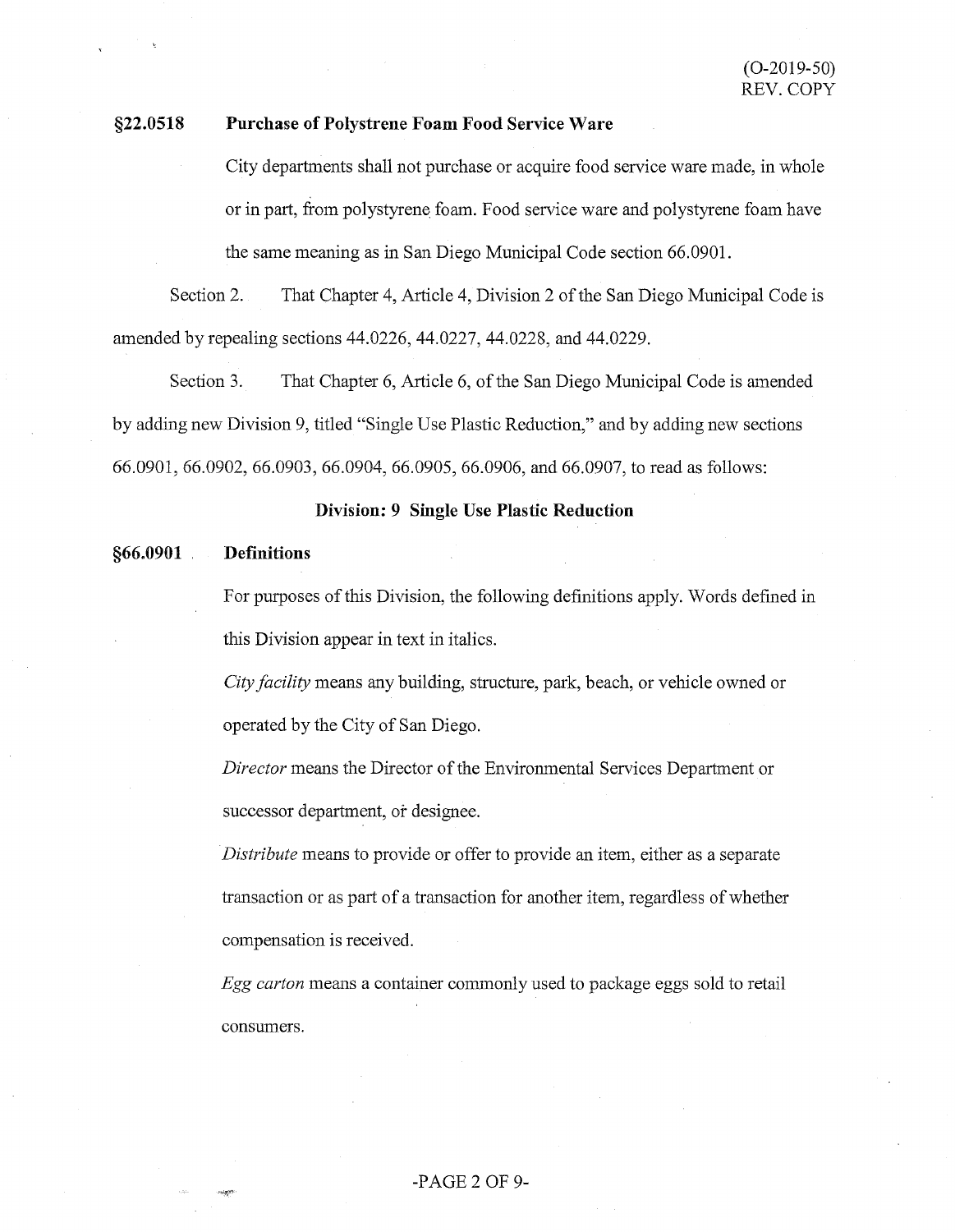*Food service ware* means containers, bowls, plates, trays, cups, lids, and other similar items that are designed for one-time use for *prepared food,* including containers for takeout food or leftovers. *Food service ware* does not include *polystyrene foam* coolers and ice chests.

*Food tray* means a tray commonly used for packaging food sold to retail consumers.

*Food vendor* means any retail establishment that sells *prepared food* for consumption, including from a temporary facility, cart, vehicle, or mobile unit. *Polystyrene foam* means blown polystyrene and expanded and extruded foams, also known by the trademarked name Styrofoam, which are thennoplastic petrochemical materials utilizing a styrene monomer and processed by any number of techniques including, without limitation, fusion of polymer spheres (expandable bead polystyrene), injection molding, foam molding, and extrusionblown molding (extruded foam polystyrene).

*Prepared food* means food or beverages, which are serviced, packaged, cooked, chopped, sliced, mixed, brewed, frozen, squeezed, or otherwise prepared within the City of San Diego for individual consumers. *Prepared food* includes takeout food, but does not include raw eggs or raw, butchered meats, fish, or poultry. *Recyclable* has the same meaning as in Municipal Code section 66.0102. *Utensil* means a straw, fork, spoon, or knife made predominately of plastic derived from either petroleum or a biologically based polymer, such as com or other plant sources. Items made from non-plastic materials, including paper, pasta, sugar cane, wood, or bamboo, are not *utensils.* 

### -PAGE 3 OF 9-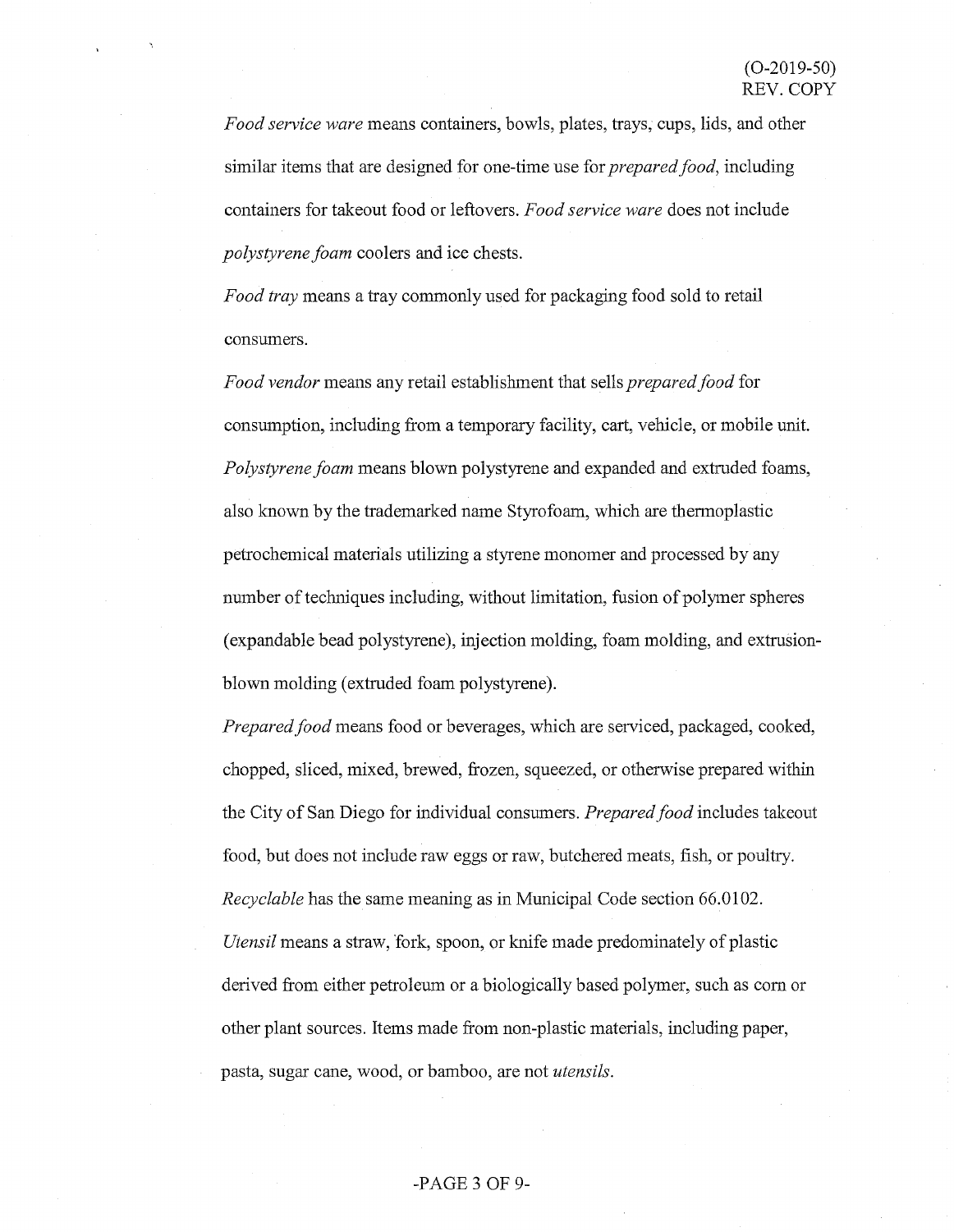#### **§66.0902 Distribution of Polystyrene Foam Prohibited**

- (a) No person may *distribute egg cartons,food service ware,* or *food trays*  made, in whole or in part, from *polystyrene foam.*
- (b) No person may *distribute* the following items made, in whole or in part, from *polystyrene foam* that is not wholly encapsulated or encased within a *non-polystyrene foam* material:
	- (1) coolers, ice chests, or similar containers;
	- (2) pool or beach toys; or
	- (3) dock floats, mooring buoys, or anchor or navigation markers.

**§66.0903 Use of Non-Compliant Polystyrene Foam Prohibited** 

> No person shall use the products prohibited from distribution in section 66.0902 in or at *City facilities.*

#### **§66.0904 Exception from Prohibitions**

It shall not be a violation of section 66.0902( a) to *distribute prepared food*  packaged *infood service ware* or use *food trays* made, in whole or in part, from *polystyrene foam,* if the *prepared food* is packaged outside the City and is provided to the consumer as originally packaged.

#### **§66.0905 Utensils Restricted**

- (a) A *food vendor* may only *distribute utensils* for takeout orders of *prepared food* upon the request of the person ordering the *prepared food*.
- (b) *Afood vendor* may only *distribute* straws, as defined as a *utensil,* upon request of the person ordering the *prepared food.*

# -PAGE 4 OF 9-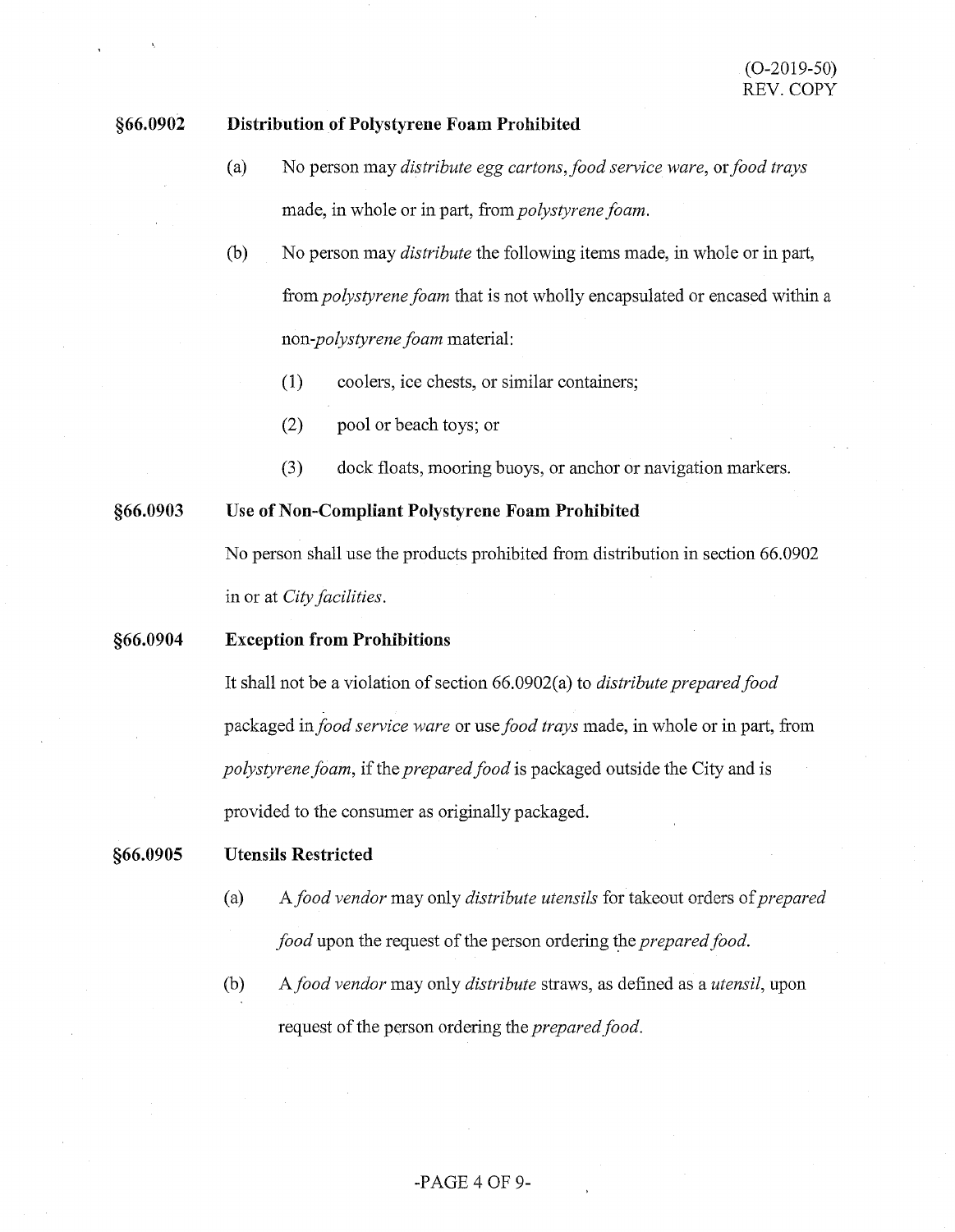#### **§66.0906 Implementation**

- (a) The *Director* shall, within 30 days after [  $\qquad$  ], publish on the City's website and distribute to interested parties who have requested notice, information regarding acceptable alternative *food service ware* and *food tray* products that are not prohibited by section 66.0902(a). The person using a product as *food service ware* or a *food tray* will have the burden of establishing that the product complies with section 66.0902(a).
- (b) The *Director* shall maintain and update the published information referenced in section 66.0906(a), as may be appropriate.
- ( c) An applicant may seek a waiver or a renewal of a waiver in accordance with this section by submitting a written application on a form approved by the *Director.* Applications for renewals must be submitted no later than 60 days prior to the expiration of the previous waiver. The *Director* may require the applicant to submit additional information or documentation before making a determination regarding the waiver.
- ( d) The *Director* may waive the provisions of section 66.0902(a) regarding *food service ware* and *food trays* in accordance with the following:
	- (1) Feasibility-based hardship. The applicant seeking the waiver must demonstrate to the *Director's* satisfaction that no reasonably feasible alternative exists to a specific non-compliant material.
	- (2) Financial hardship. An individual or an entity may seek a financial hardship waiver. The applicant seeking the waiver must

### -PAGE 5 OF 9-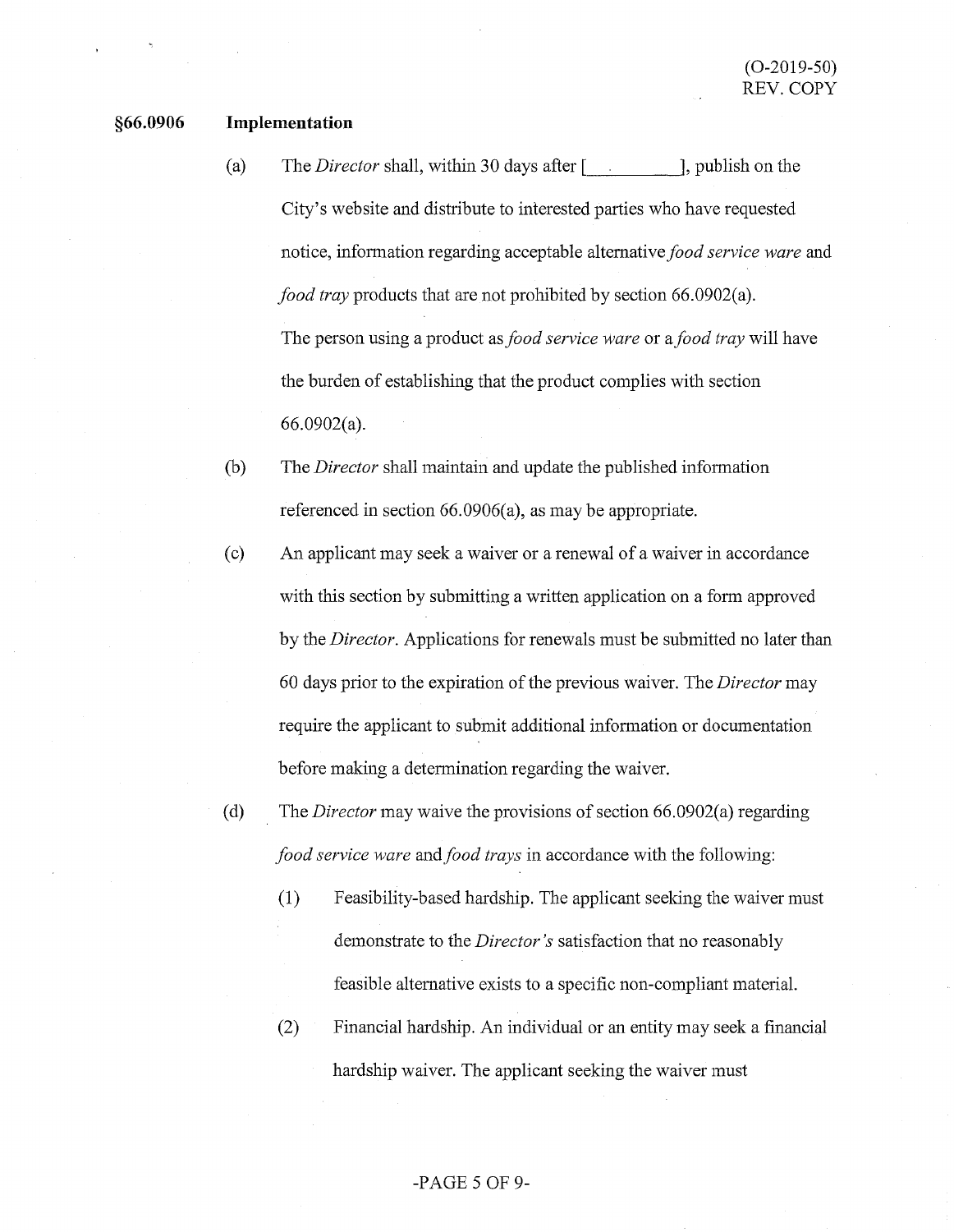demonstrate to the *Director's* satisfaction that the following criteria are met:

- $(A)$  The applicant has a gross income of less than \$500,000 on the applicant's annual Federal income tax filing for the most recent tax year, however, a waiver sought on behalf of an entity must be based on the entity's income, and
- (B) With respect to each specific non-compliant product, there is no suitable and reasonably affordable alternative product available.
- (3) Contractual requirement. The applicant seeking a waiver based on an existing contractual requirement must demonstrate to the *Director's* satisfaction that a contract to purchase a non-compliant material was entered into within one year prior to  $\int$ , in which case the *Director* may waive the requirements of section  $66.0902$  for one year from  $\lceil$   $\lceil$ .
- ( e) The *Director* may grant feasibility-based or financial hardship waivers in whole or in part, with or without conditions, for up to 24 months if the applicant or City official seeking the waiver has demonstrated to the *Director's* satisfaction that strict application of the specific requirement would create a continued feasibility-based or financial hardship pursuant to section  $66.0906(d)(1)$  or (2) or there are special circumstances or conditions that are peculiar to the applicant and these circumstances or conditions are not the result of any act of the applicant's after

# -PAGE 6 OF 9-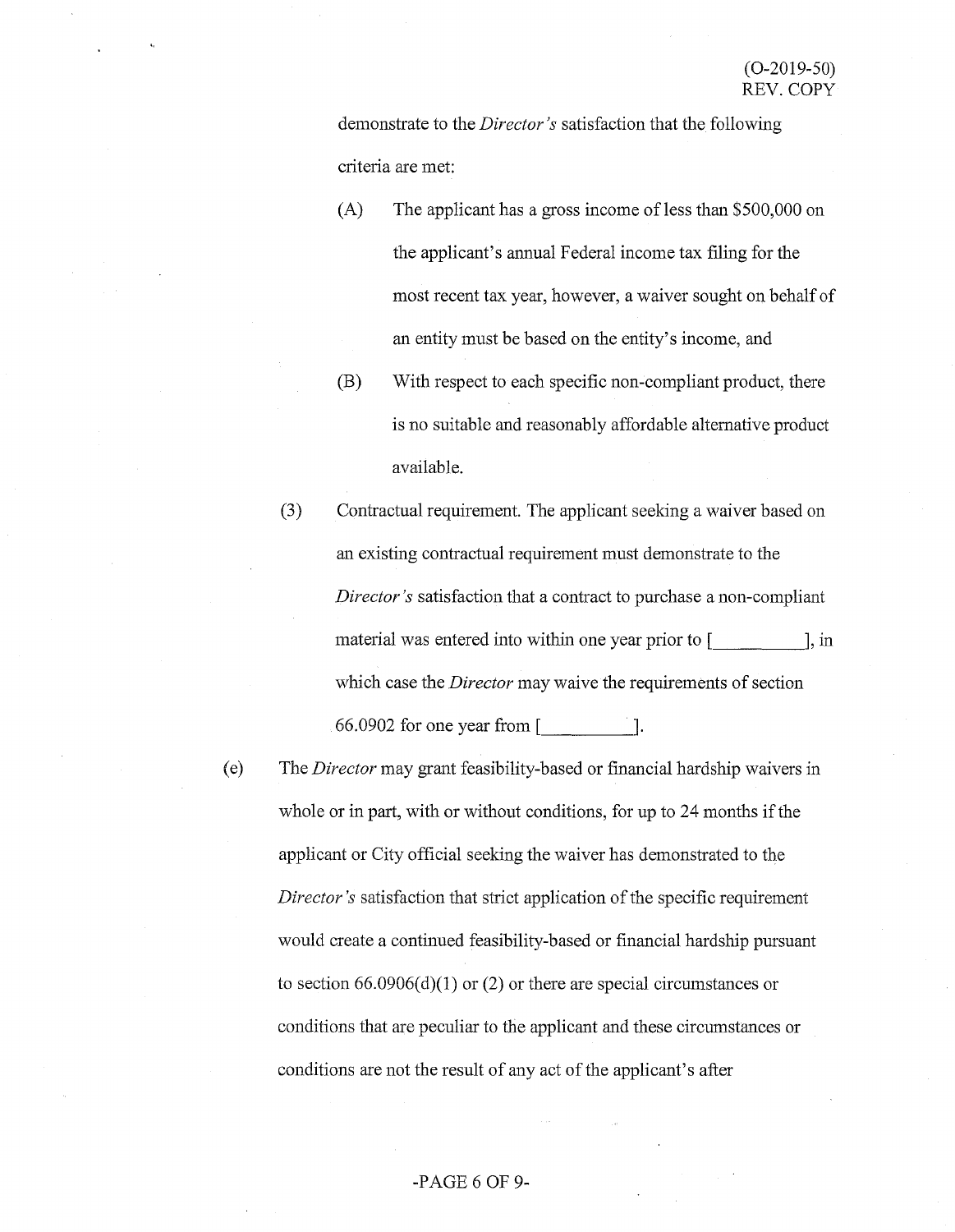~------~ and the waiver is the minimum relief necessary to address the special circumstances or conditions. The *Director* shall base his or her detennination on the most current infonnation available. The *Director* may grant renewals for up to 24 months, based on the same criteria. Subsequent renewals for up to 24 months, based on the same criteria, may be applied for and granted.

(f) The *Director's* detennination regarding a waiver shall be final and shall not be subject to appeal.

#### **§66.0907 Enforcement and Penalties**

The *Director* shall issue a written warning to any person he or she determines is violating this Division as a first offense. If, after issuing a written warning of violation, the person continues to violate the same provision of this Division, the City may impose the other enforcement remedies set forth in San Diego Municipal Code Chapter 1.

Section 4. That the City Clerk is instructed to insert the effective date of this Ordinance, once known, in the blank space provided in Municipal Code section 66.0906(a), the first blank space in Municipal Code section 66.0906(d)(3), and the blank space provided in Municipal Code section 66.0906(e).

Section 5. That the City Clerk is instructed to insert the date that is one year after the effective date of this Ordinance, once known, in the second blank space provided in Municipal Code section 66.0906(d)(3).

# -PAGE 7 OF 9-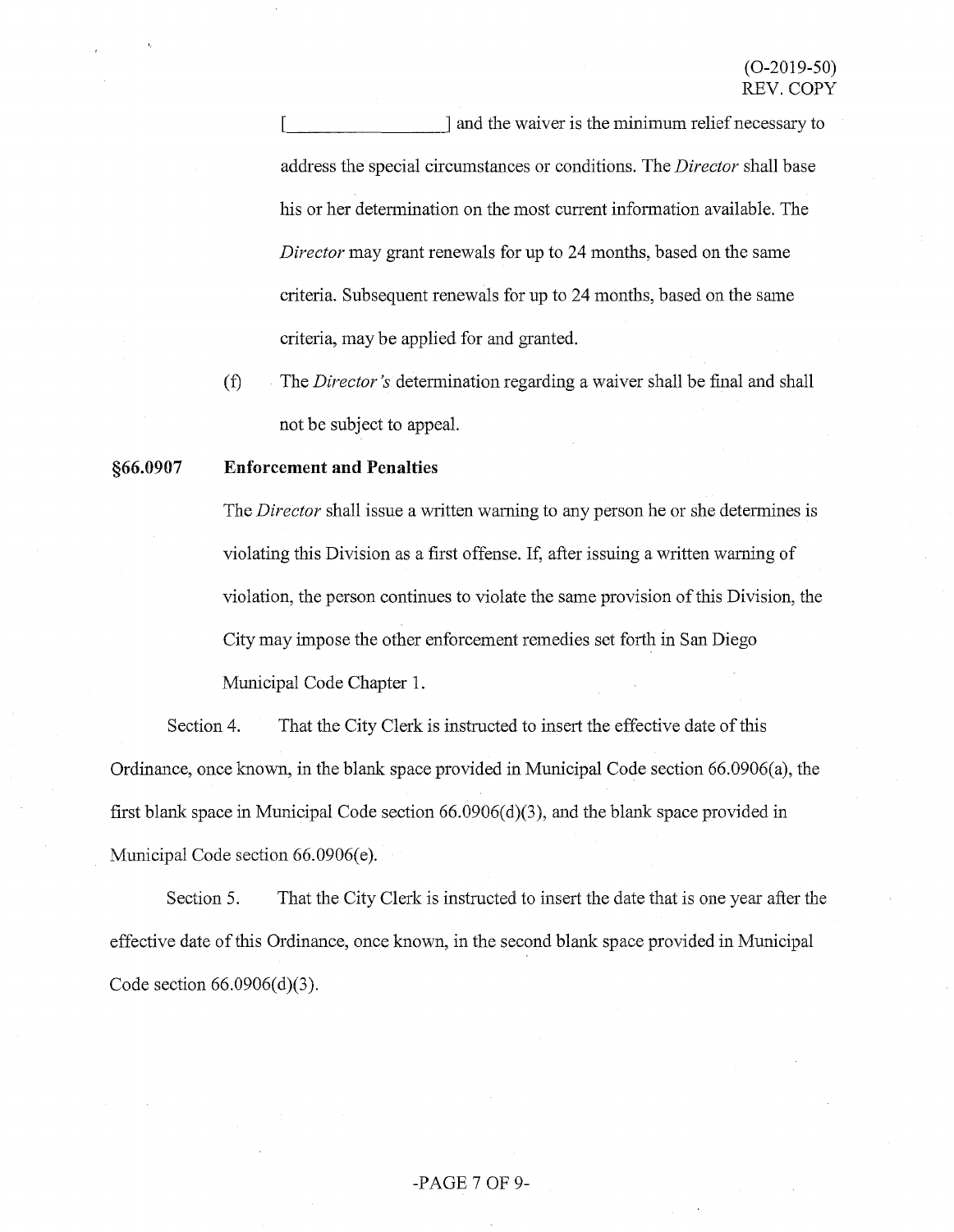Section 6. That section 66.0902(a), prohibiting the distribution of food service ware and food trays made, in whole or in part, from polystyrene foam, is not operative until 90 days after the effective date in section 7.

Section 7. That this Ordinance shall take effect and be in force on January 1, 2019, if at least thirty days have passed from its date of final passage, or on the thirtieth day from and after its final passage, whichever is later.

Section 8. That individuals or entities with a gross income of less than \$500,000 on the individual or entity's Federal income tax filing for the most recent tax year are exempt from compliance with the Ordinance for 12 months from the effective date as set forth in section 7; however, an exemption for an entity must be based on the entity's income.

Section 9. That a full reading of this Ordinance is dispensed with prior to passage, a written copy having been made available to the Council and the public prior to the day of its passage.

APPROVED: MARA W. ELLIOTT, City Attorney

 $R = M/M$  Thomas

Shannon M. Thomas Senior Deputy City Attorney

SMT:nja 08/29/18 10/16/18 Rev. Copy Or. Dept: City Council - District 3 Doc. No.: 1823920 5

### -PAGE 8 OF 9-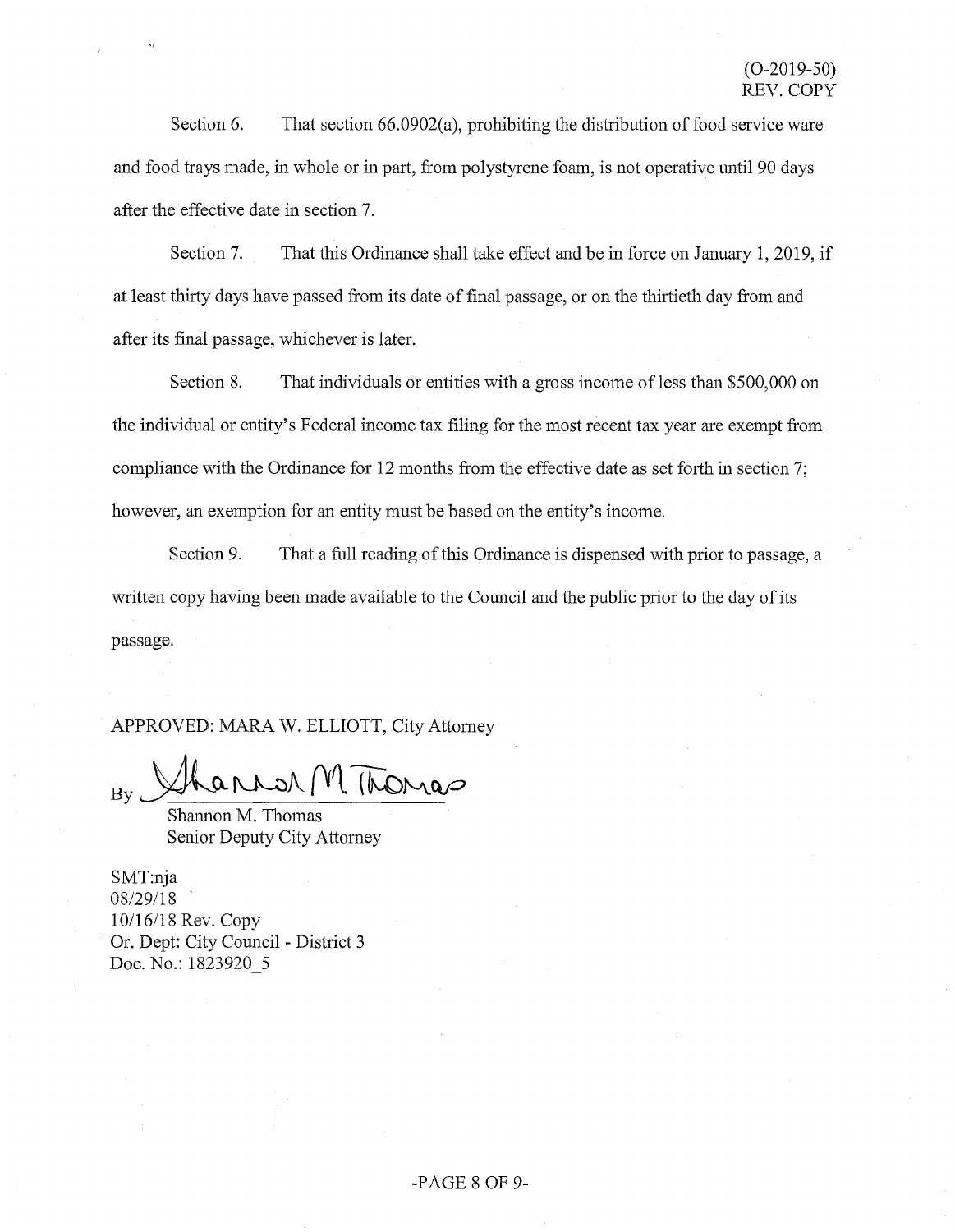I hereby certify that the foregoing Ordinance was passed by the Council of the City of San Diego, at this meeting of \_\_\_\_\_\_\_\_\_\_\_\_ \_

> ELIZABETH S. MALAND City Clerk

 $\mathbf{By}$ 

Deputy City Clerk

Approved:

(date)

KEVIN L. FAULCONER, Mayor

 $Vector:$   $\qquad \qquad (date)$ 

# KEVIN L. FAULCONER, Mayor